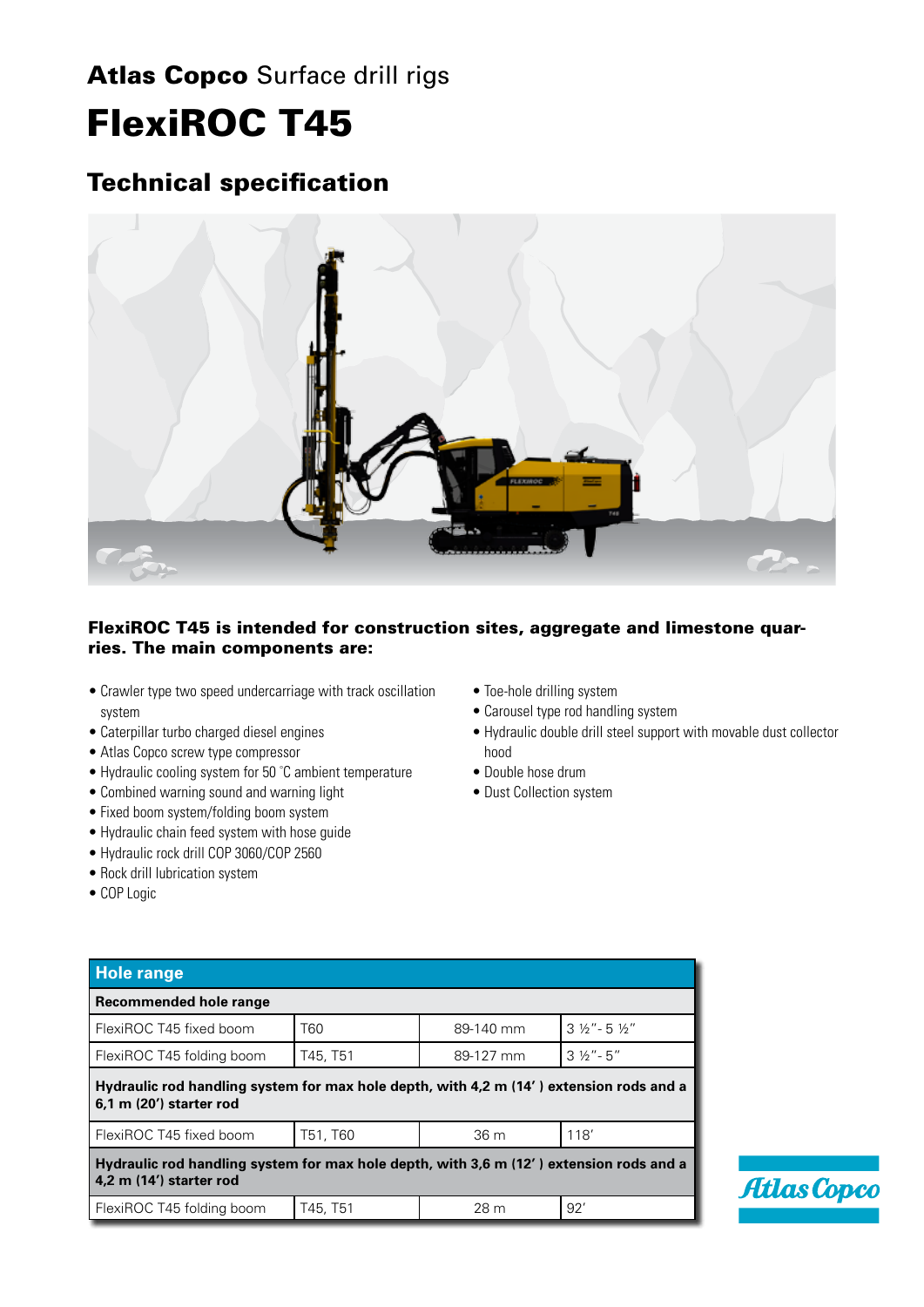## **Specifications**

#### **Engine**

Caterpillar turbo charged, diesel engine, CAT C9,

Tier 4/Stage IIIB and Tier 3/Stage IIIA

• Power rating at 1900 rpm ......................... 242 kW 325 HP

#### **Carrier**

• Ground clearance ...............................405 mm 16 "

#### **Feed**

#### **FlexiROC T45-10**

Hydraulic cylinder feed with hose guide and double drill steel support with movable lower guide/dust hood

- Feed extension.................................... 1 150 mm 3'9''
- Feed rate, max .................................... 0.9 m/s 177 ft/min
- Feed force, max .................................. 40 kN 8 992 lbf
- Tractive pull, max............................... 50 kN 11 240 lbf
- Total length ......................................... 11 560 mm 28''
- Travel length....................................... 7 500 mm 27'4''

#### **FlexiROC T45-11**

Hydraulic chain feed with hose guide and double drill steel support with moveable lower guide/dust hood

#### **Dust collector DCT 200**

#### **DCT 200 for FlexiROC T45**

|                                        | $215$ sq.ft |
|----------------------------------------|-------------|
| • Number of filter elements20 pcs      |             |
| • Suction capacity at 500 mm wg560 l/s | 1 200 cfm   |
|                                        | 5"          |
|                                        | $109$ psi   |
|                                        |             |

• Cleaning air consumption...................2-4 l/pulse 0.06 - 0.12 cu.ft/pulse

#### **Air conditioner**

- Refrigerant..........................................R134a
- Cooling capacity.................................5,5 kW
- Fan suction capacity ...............................125 l/s 265 cfm

#### **Electrical system**

|--|--|--|

- Batteries.............................................. 2 x 12 V, 185 Ah • Alternator............................................ 28 V, 105 Ah
- Work lights LED type, front............... 4 x 3500 Lumen
- Work lights LED type, rear................. 2 x 3500 Lumen
- Work lights LED type, feed................ 2 x 5300 Lumen
- Warning lamp and reverse buzzer

#### **Safety cabin**

- ROPS and FOPS approved with rubber vibration dampers
- 2 x wipers with washer
- Clear laminated glass (front and roof windows)
- Clear toughened glass (side and rear windows)
- Fully adjustable operator's seat
- Adjustable foot rest
- Cabin light
- Rig inclination indicator
- Rear view mirror
- Fire extinguisher, 6 kg (13 lbs) dry chemical type ABE class III type
- Outlet socket, 24 V
- Prepared with speakers for CD-radio or DVD radio
- Combined front mounted platform/tool box
- Electric combined engine/inclination/hole depth instrument in main computer display

#### **Compressor**

| Atlas Copco C146-07, screw type compressor |  |
|--------------------------------------------|--|
|--------------------------------------------|--|

- Working pressure, max ................................ 12 bar 174 psi
- FAD at normal working pressure........ 223 l/s 472 cfm

#### **Hydraulic system**

COP Logic rock drill control system

| Hydraulic oil cooler        |                |
|-----------------------------|----------------|
|                             | $122^{\circ}F$ |
| Pumps at 1900 rpm           |                |
|                             |                |
|                             |                |
|                             |                |
|                             |                |
|                             |                |
| Return and drainage filters |                |
|                             |                |
|                             |                |

#### **Volumes**

|                                      | 36.4 US gal  |
|--------------------------------------|--------------|
| · Hydraulic system, total  240 1     | 63.4 US gal  |
|                                      | 13.7 US gal  |
|                                      | 8.4 US gal   |
| · Diesel engine, cooling water  75 l | 19.8 US gal  |
| · Diesel engine, fuel tank  400 1    | 105.7 US gal |
|                                      | $0.8$ US gal |
| • Lubrication tank (ECL)  23 1       | $6.1$ US gal |
|                                      |              |

| <b>Hydraulic rock drill</b> |                 |                                         |         |                  |             |       |                      |              |        |        |
|-----------------------------|-----------------|-----------------------------------------|---------|------------------|-------------|-------|----------------------|--------------|--------|--------|
| <b>Rock drill</b>           | Drill ria       | Hydraulic pressure, max<br>Impact power |         | Impact rate, max | Torque, max |       | <b>Weight approx</b> |              |        |        |
| COP 2560                    | FlexiROC T45-11 | 25 kW                                   | 33.5 HP | 230 bar          | 3 335 psi   | 44 Hz | 810 Nm               | 335 lbf/ft   | 187 kg | 412 lb |
| COP 2560 EX                 |                 |                                         |         |                  |             |       |                      |              | 249 ka | 549 lb |
| COP 3060                    | FlexiROC T45-10 | 30 kW                                   | 41 HP   | 240 bar          | 3 481 psi   | 50 Hz | 2 360 Nm             | 1 741 lbf/ft | 315 kg | 694 lb |
| COP 3060 EX                 | FlexiROC T45-10 | 30 kW                                   | 41 HP   | 240 bar          | 3 481 psi   | 50 Hz | 2 360 Nm             | 741 lbf/ft   | 355 kg | 783 lb |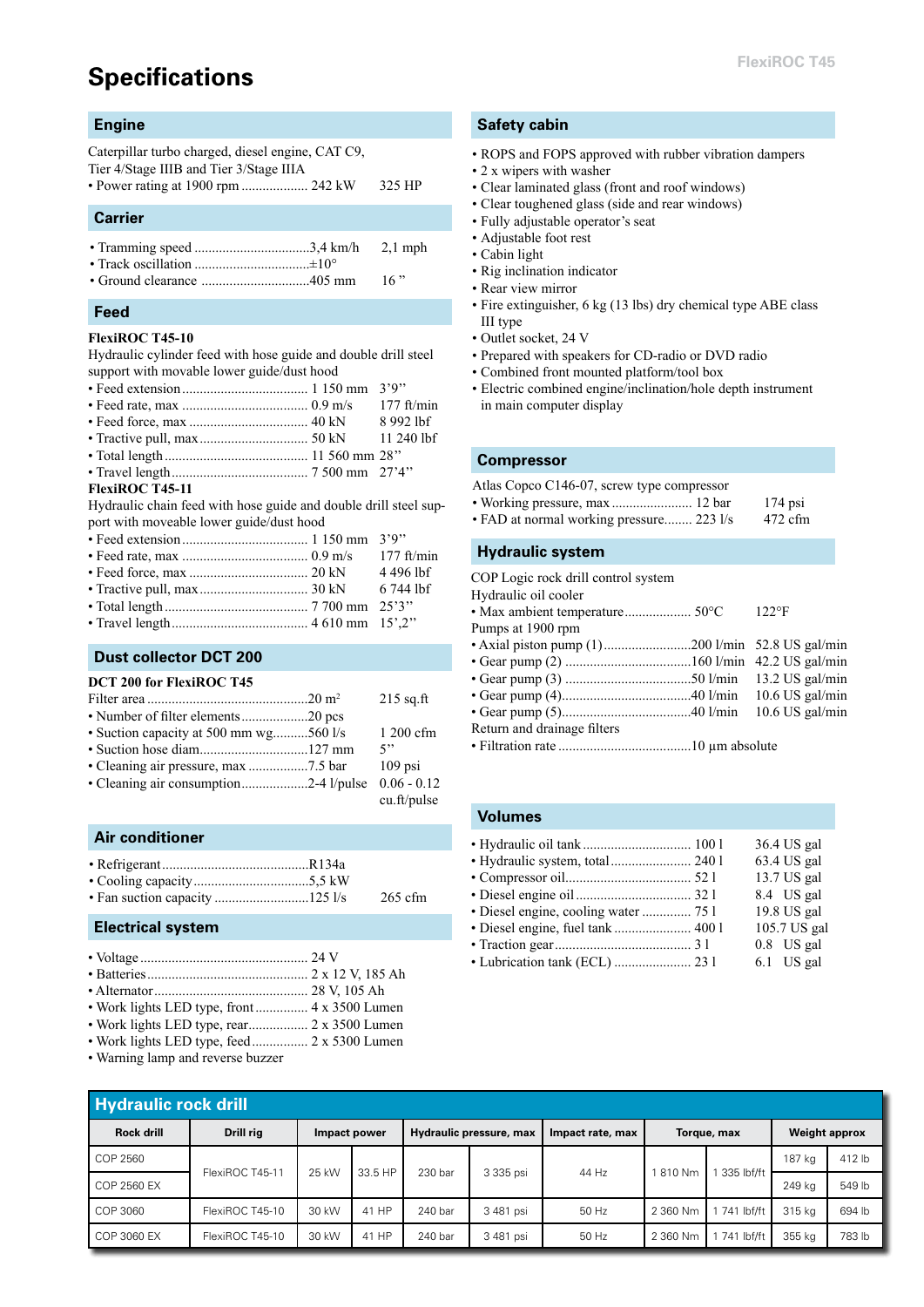## **Transport dimensions**

| <b>Height and length</b> |           |             |  |  |
|--------------------------|-----------|-------------|--|--|
| Fixed boom               |           |             |  |  |
| Height (H1)              | 3 200 mm  | 10' 6''     |  |  |
| Length (L1)              | 10 700 mm | $35'$ $2''$ |  |  |
| Folding boom             |           |             |  |  |
| Height (H2)              | 3 200 mm  | 10' 6''     |  |  |
| Length $(L2)$            | 13 300 mm | 43' 8"      |  |  |

*Feed dumped (fixed boom)* 



*Feed dumped (folding boom)*



# **Dimensions and weight**



| <b>Weight</b>                                       |           |           |  |  |  |
|-----------------------------------------------------|-----------|-----------|--|--|--|
| Standard unit excluding all options and drill steel |           |           |  |  |  |
| FlexiROC T45 fixed boom                             | 19 300 kg | 42600 lb  |  |  |  |
| FlexiROC T45 folding boom                           | 17 400 kg | 38 400 lb |  |  |  |



## **Selection of optional equipment**

#### **Carrier**

- Hydraulic support leg
- Hydraulic winch, radio remote controlled with towing eye and wire guides
- Electric refuelling pump
- Track chains with single/triple grouser pads
- Extra LED work lights
- Water mist system, 225 l

#### **Safety cabin**

- Clear laminated glass (front and roof windows)
- Tinted toughened glass (side and rear windows)
- Wiper for right hand side window
- Sun shade kit (rear side and rear
- windows)
- Radio/CD
- Reverse camera integrated to rig display

#### **Feed**

- Wide feed foot
- TAC guide tube guides for drill steel support
	-
- TAC 76 mm for 76 mm guide tube
- TAC 87 mm for 87 mm guide tube

#### **Hole measuring systems** • Laser receiver upgrading kit

• GPS compass for parallel holes

#### **Lubrication**

- Central lubrication system, type HydroScand
- Thread greasing devise ECG (with oil)
- Thread greasing device, brush type (with grease)
- PAR Oil S
- PAR Oil M

#### - TAC 64 mm for 64 mm guide tube **Environment conditions**

- Diesel driven engine heater
- Artic hydraulic oil, VG 32
- Tropical hydraulic oil, VG 68
- Biological hydraulic oil, VG 46

#### **Delivered equipment, not mounted**

- Gas charging equipment for rock drill
- First 50 hours service kit for compressor
- Conversion kit T45
- Conversion kit T51
- Conversion kit T60
- ROC Manager with bench plan
- RCS service tool box
- Electrical tool kit